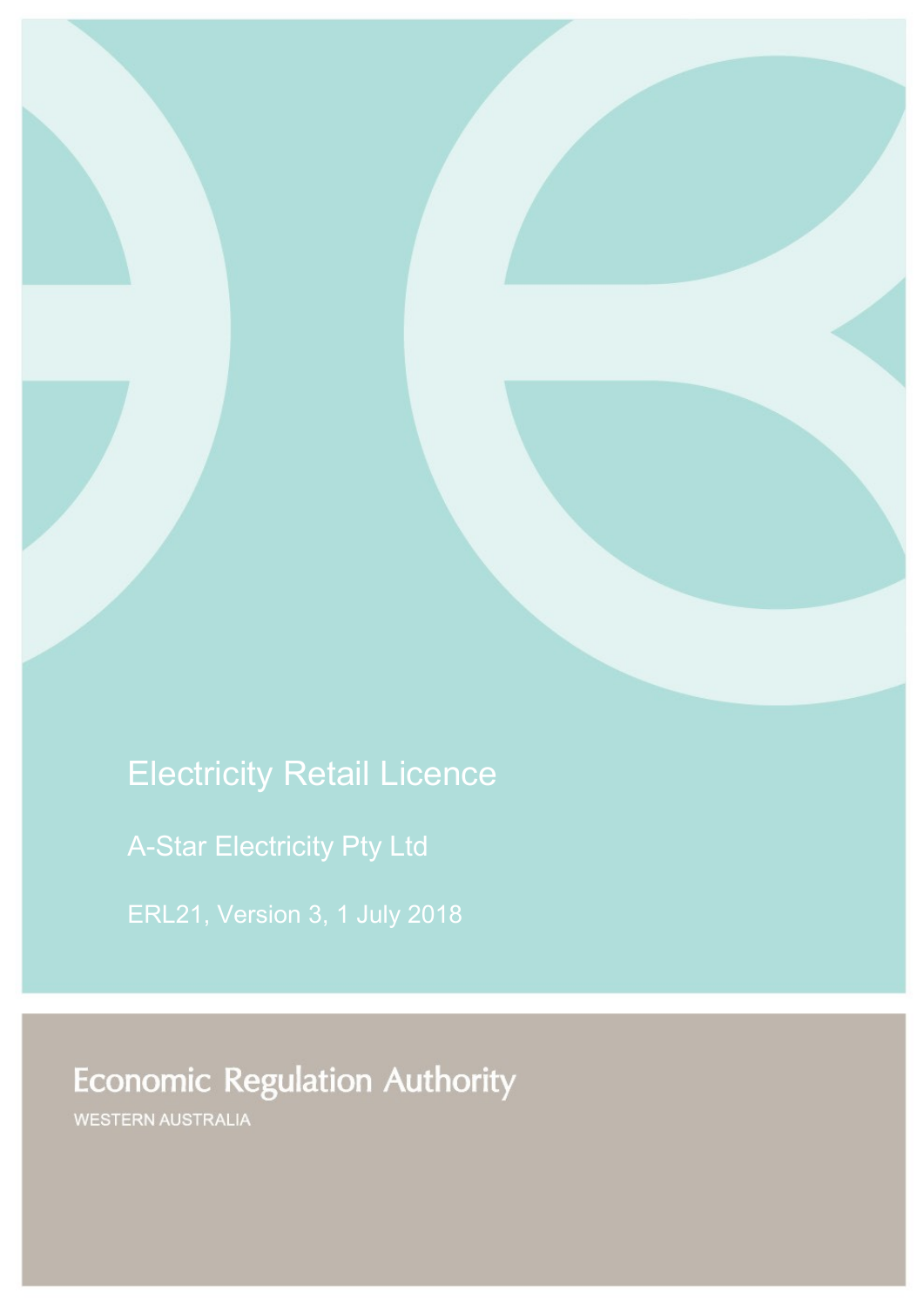## *ELECTRICITY INDUSTRY ACT 2004 (WA)*

| Licensee Name:            | A-Star Electricity Pty Ltd                              |
|---------------------------|---------------------------------------------------------|
|                           | ABN 66 166 973 548                                      |
| Licence Area:             | The area set out in the plan referred to in clause 2.5. |
| Licence Number:           | ERL21                                                   |
| <b>Commencement Date:</b> | 19 September 2014                                       |
| <b>Version Number:</b>    | 3                                                       |
| <b>Version Date:</b>      | 1 July 2018                                             |
| <b>Expiry Date:</b>       | 18 September 2029                                       |

Signed by a delegate; member; or the Chair of the Economic Regulation Authority

1 July 2018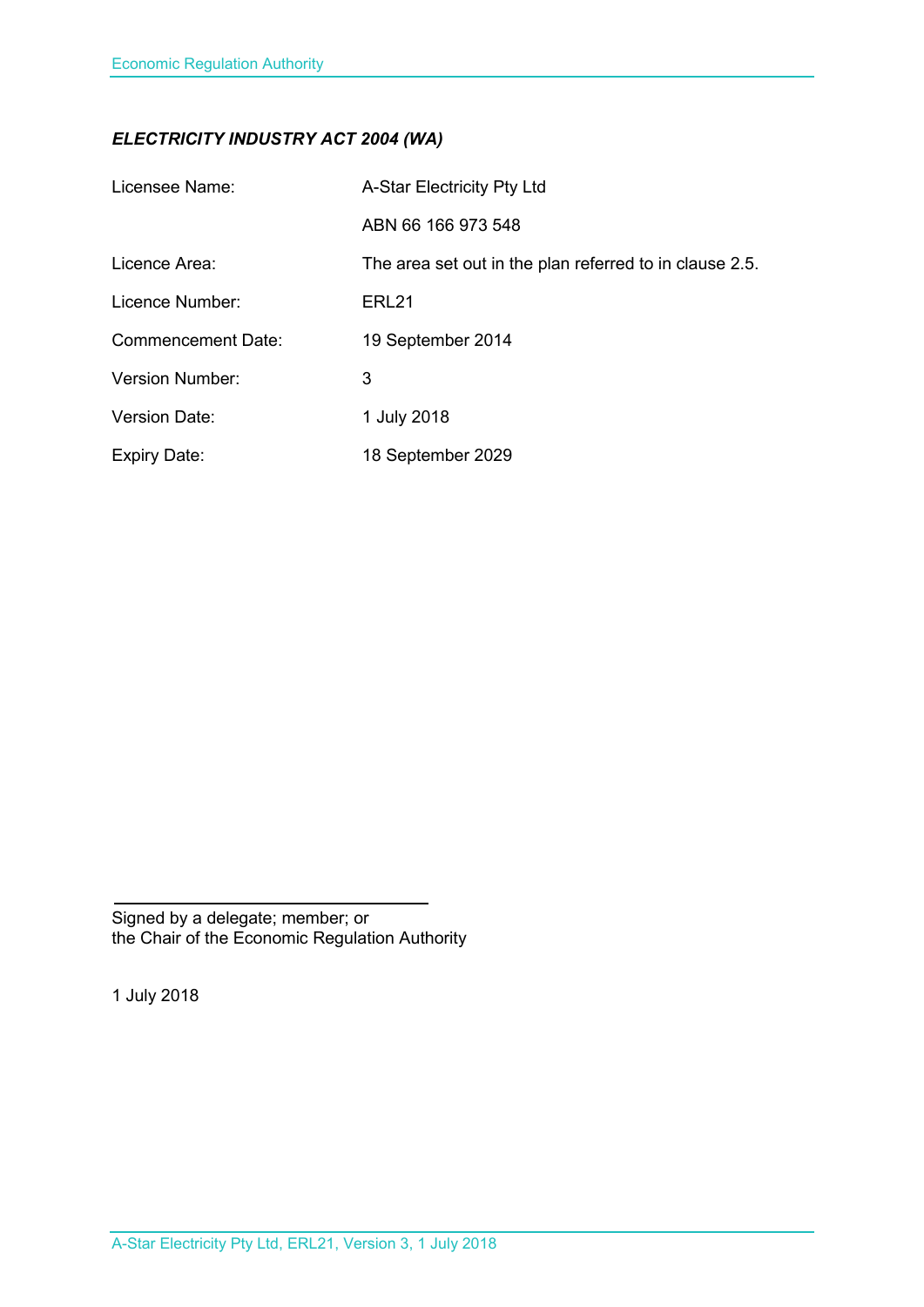## **Index**

| 1. | <b>DEFINITIONS AND INTERPRETATION</b> |                                                       | 4               |
|----|---------------------------------------|-------------------------------------------------------|-----------------|
|    | 1.1                                   | <b>Definitions</b>                                    | 4               |
|    | 1.2                                   | Interpretation                                        | 6               |
| 2. |                                       | <b>LICENCE AUTHORISATION</b>                          | 6               |
|    | 2.1                                   | Activities authorised under this licence              | 6               |
|    | 2.2 <sub>2</sub>                      | <b>Commencement date</b>                              | $\overline{7}$  |
|    | 2.3                                   | <b>Expiry date</b>                                    | $\overline{7}$  |
|    | 2.4                                   | <b>Term</b>                                           | $\overline{7}$  |
|    | 2.5                                   | Licence area                                          | $\overline{7}$  |
| 3. |                                       | <b>LICENCE ADMINISTRATION</b>                         | 7               |
|    | 3.1                                   | Amendment of licence by the licensee                  | $\overline{7}$  |
|    | 3.2                                   | <b>Amendment of licence by the ERA</b>                | $\overline{7}$  |
|    | 3.3                                   | <b>Transfer of licence</b>                            | 8               |
|    | 3.4                                   | <b>Renewal of licence</b>                             | 8               |
|    | 3.5                                   | <b>Cancellation of licence</b>                        | 8               |
|    | 3.6                                   | <b>Surrender of licence</b>                           | 8               |
|    | 3.7                                   | <b>Notices</b>                                        | 8               |
|    | 3.8                                   | <b>Publishing information</b>                         | 9               |
|    | 3.9                                   | <b>Review of the ERA's decisions</b>                  | 9               |
| 4. | <b>GENERAL LICENCE OBLIGATIONS</b>    |                                                       | 9               |
|    | 4.1                                   | Compliance with applicable legislation                | 9               |
|    | 4.2                                   | <b>Fees</b>                                           | 10              |
|    | 4.3                                   | <b>Accounting records</b>                             | 10              |
|    | 4.4                                   | Reporting a change in circumstances                   | 10              |
|    | 4.5                                   | <b>Provision of information</b>                       | 10              |
| 5. |                                       | AUDITS AND PERFORMANCE REPORTING OBLIGATIONS          | 10              |
|    | 5.1                                   | <b>Asset management system</b>                        | 10              |
|    | 5.2                                   | Individual performance standards                      | 11              |
|    | 5.3                                   | <b>Performance audit</b>                              | 11              |
| 6. |                                       | <b>CUSTOMERS</b>                                      | 11              |
|    | 6.1                                   | <b>Approved Scheme</b>                                | 11              |
|    | 6.2                                   | <b>Determination of Default Supplier</b>              | 11              |
|    | 6.3                                   | <b>Marketers</b>                                      | 12 <sup>2</sup> |
|    | 6.4                                   | <b>Customer Contracts</b>                             | 12 <sub>2</sub> |
|    | 6.5                                   | <b>Amending the Standard Form Contract</b>            | 12 <sub>2</sub> |
|    | 6.6                                   | Directions by the ERA to amend Standard Form Contract | 12 <sub>2</sub> |
|    | 6.7                                   | <b>Supplier of Last Resort</b>                        | 13              |
|    | 6.8                                   | <b>Notification of Default Supply</b>                 | 13              |
|    | 6.9                                   | <b>Priority Restoration Register</b>                  | 13              |
|    |                                       | <b>Schedule 1 - Additional Licence Clauses</b>        | 14              |
|    |                                       | <b>Schedule 2 - Licence Area Plans</b>                | 15              |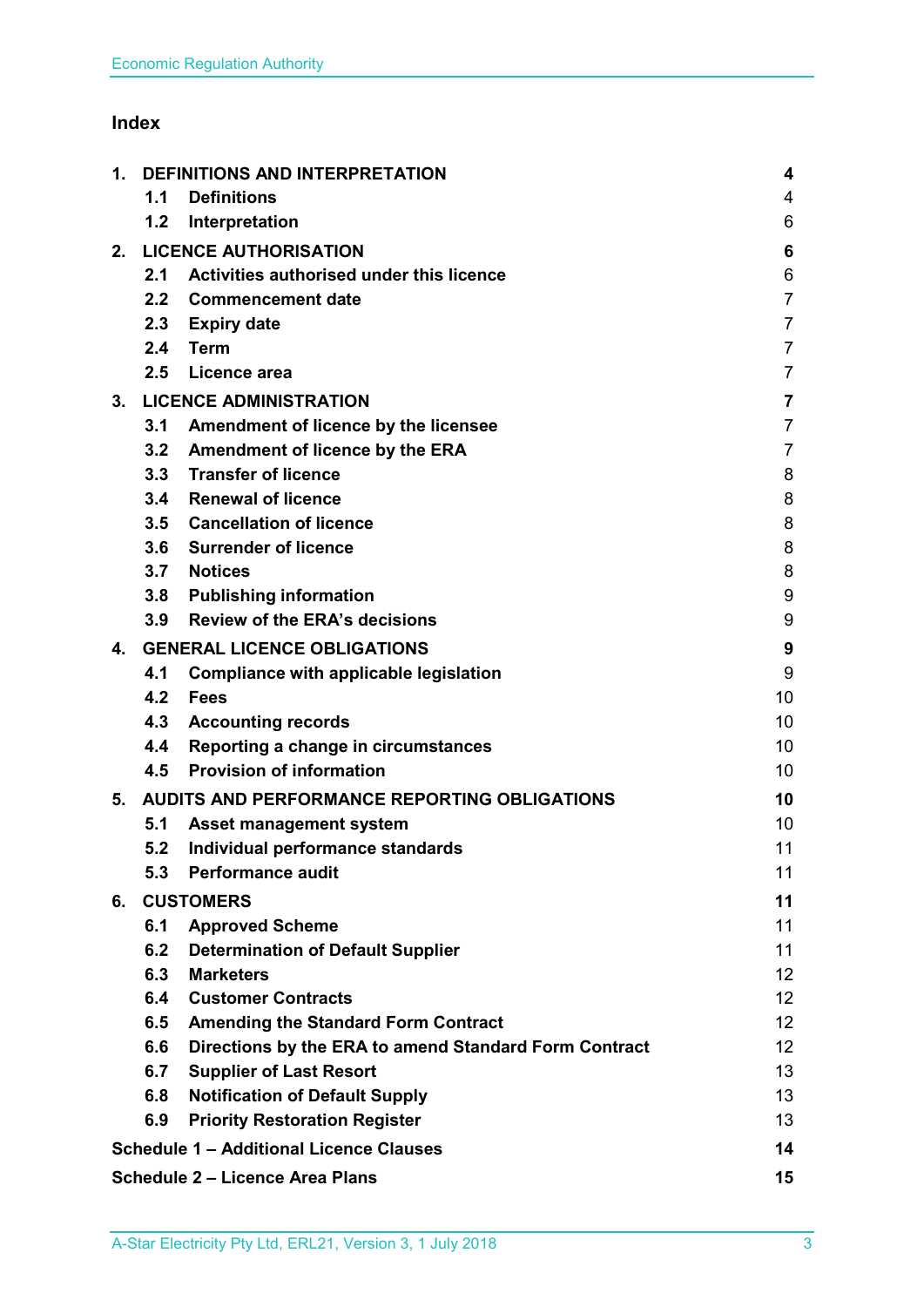## <span id="page-3-0"></span>**1. DEFINITIONS AND INTERPRETATION**

## <span id="page-3-1"></span>**1.1 Definitions**

1.1.1 In this *licence*, the following definitions apply unless the context otherwise requires:

*Act* means the *Electricity Industry Act 2004* (WA).

## *applicable legislation* means:

- (a) the *Act*; and
- (b) the *Regulations* and the *Codes*.

*approved scheme* means a scheme approved under section 92 of the *Act.* 

*business day* means a day which is not a Saturday, Sunday or a Public Holiday in Western Australia.

*Code* means:

- (a) the *Code of Conduct for the Supply of Electricity to Small Use Customers 2018*;
- (b) the *Electricity Industry (Customer Transfer) Code 2016*;
- (c) the *Electricity Industry (Metering) Code 2012*;
- (d) Not Used

*commencement date* means the date the *licence* was first granted by the *ERA* being the date specified in clause 2.2.

*connection point* has the meaning given to that term in regulation 35 of the *[Electricity](http://www.slp.wa.gov.au/legislation/statutes.nsf/main_mrtitle_1345_homepage.html)  [Industry \(Customer Contracts\) Regulations 2005](http://www.slp.wa.gov.au/legislation/statutes.nsf/main_mrtitle_1345_homepage.html)*.

*customer* has the meaning given to that term in section 3 of the *Act*.

*default supplier* has the meaning given to that term in regulation 35 of the *Electricity [Industry \(Customer Contracts\) Regulations 2005.](http://www.slp.wa.gov.au/legislation/statutes.nsf/main_mrtitle_1345_homepage.html)*

*electricity* has the meaning given to that term in section 3 of the *Act*.

*electricity marketing agent* has the meaning given to that term in section 78 of the *Act*.

## *electronic means* means:

- (a) the internet;
- (b) email, being:
	- (i) in relation to the *ERA*, the *ERA's* email address as notified to the *licensee*; and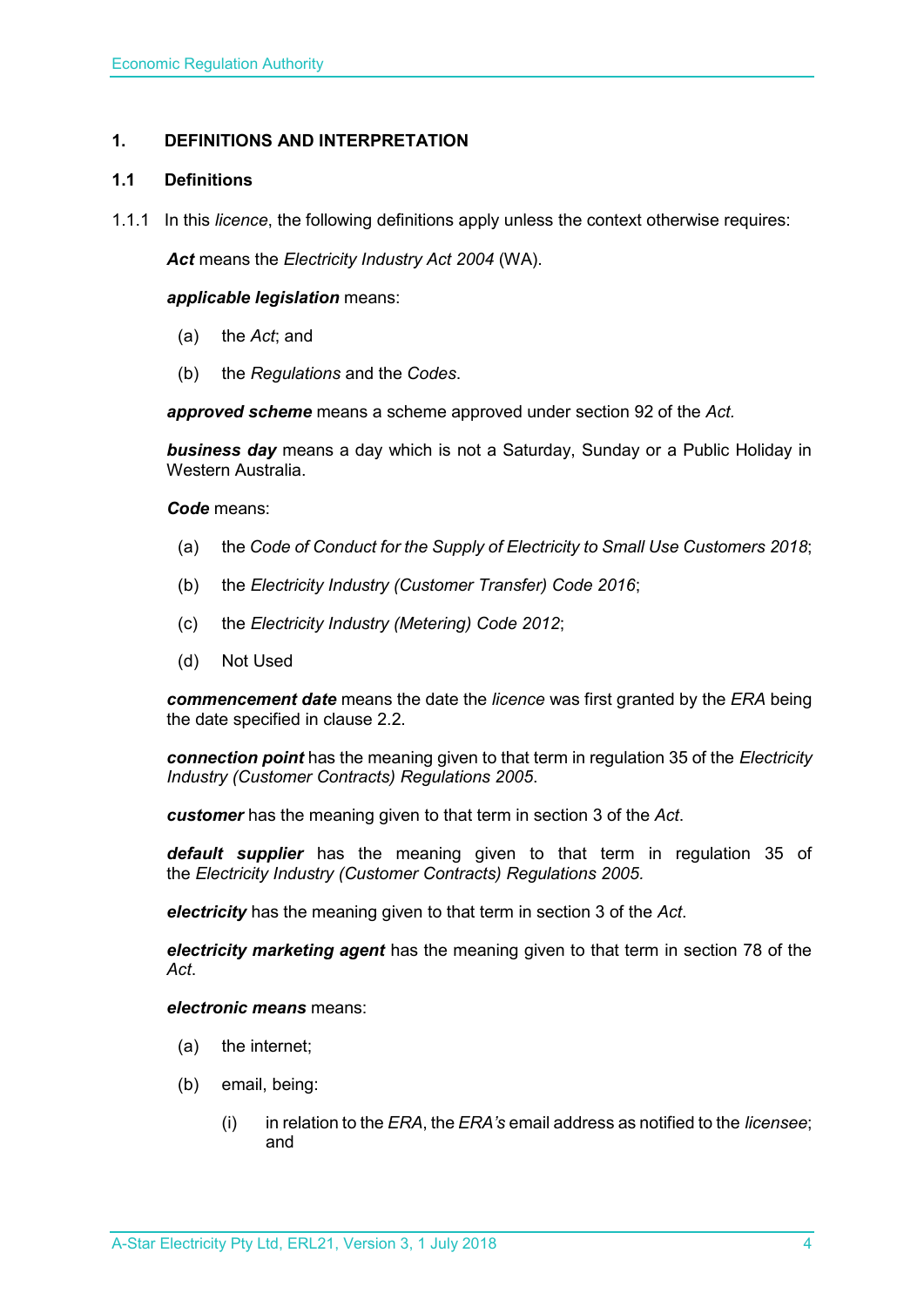- (ii) in relation to the *licensee*, the email address specified in the *licence* application or other such email address as notified in writing to the *ERA;* or
- (iii) any other similar means,

but does not include facsimile or telephone.

*ERA* means the Economic Regulation Authority.

*expiry date* means the date specified in clause 2.3*.*

*individual performance standards* mean any standards prescribed by the *ERA* for an individual *licensee* pursuant to clause 5.2 of the *licence*.

## *licence* means:

- (a) this document (excluding the title page and the second page of this document);
- (b) any Schedules to this document; and
- (c) any individual *performance standards* approved by the *ERA* pursuant to clause 5.2.

*licence area* is the area stated in clause 2.5 of this *licence*.

*licensee* means A-Star Electricity Pty Ltd, ABN 66 166 973 548.

*non-standard contract* has the meaning given to that term in section 47 of the *Act.* 

*notice* means a written notice, agreement, consent, direction, representation, advice, statement or other communication required or given pursuant to, or in connection with, this *licence*.

*performance audit* means an audit of the effectiveness of measures taken by the *licensee* to meet the *performance criteria* in this *licence*.

*performance criteria* means:

- (a) the terms and conditions of the *licence*; and
- (b) any other relevant matter in connection with the *applicable legislation* that the *ERA* determines should form part of the *performance audit*.

*publish* in relation to a report or information means either:

- (a) posting the report or information on the *licensee's* website; or
- (b) sending the report or information to the *ERA* to be published on the *ERA's* website.

*Regulations* means:

- (a) *Economic Regulation Authority (Licensing Funding) Regulations 2014*;
- (b) *Electricity Industry (Code of Conduct) Regulations 2005*;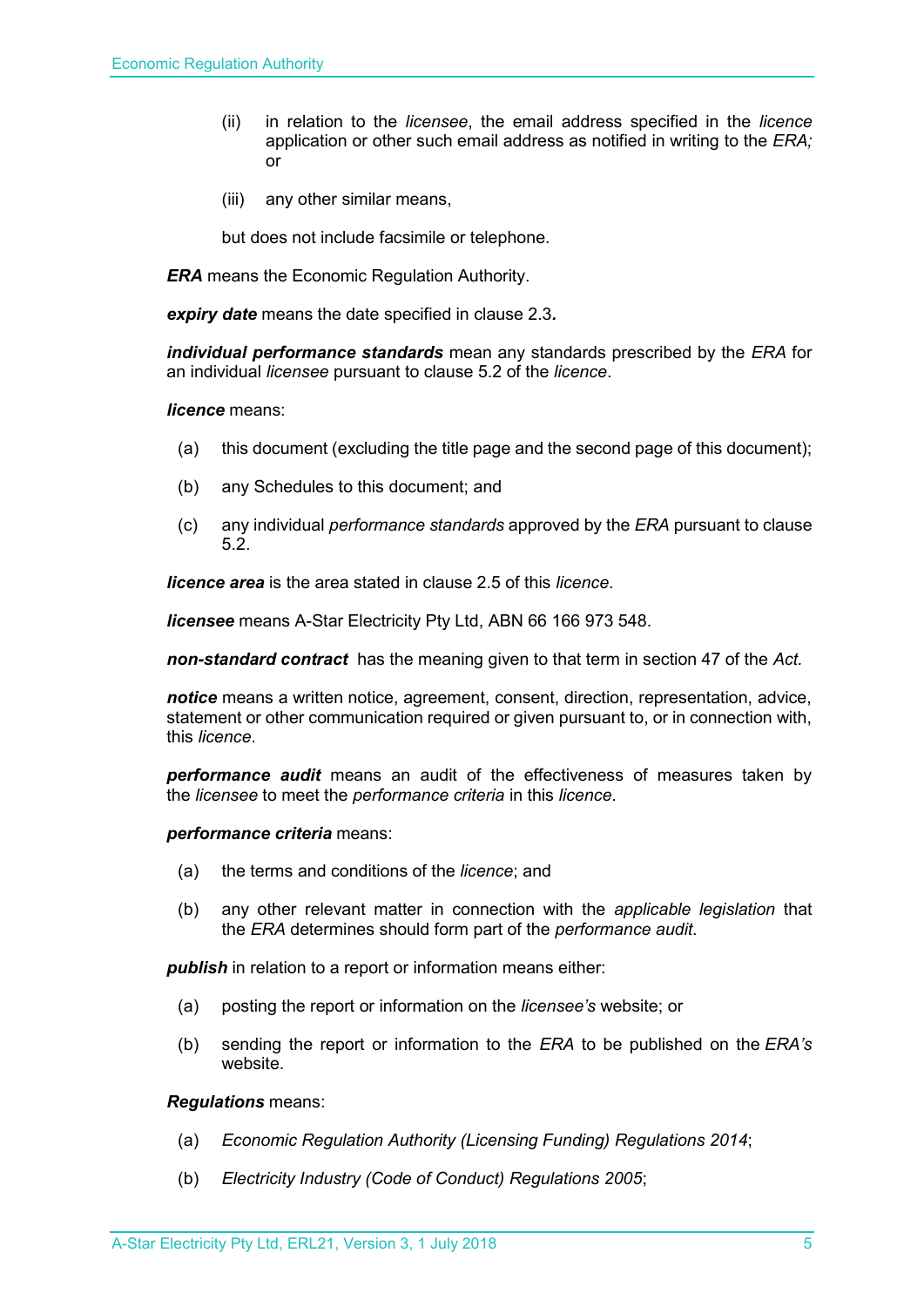- (c) *Electricity Industry (Customer Contracts) Regulations 2005*;
- (d) *Electricity Industry (Licence Conditions) Regulations 2005*;
- (e) Not Used
- (f) *Electricity Industry (Ombudsman Scheme) Regulations 2005.*

*related body corporate* has the meaning given to that term in section 50 of the *Corporations Act 2001 (Cwth)*.

*residential customer* means a *customer* who consumes *electricity* solely for domestic use.

*reviewable decision* means a decision by the *ERA* pursuant to:

- (a) clause 3.8.3;
- (b) Not Used
- (c) Not Used
- (d) clause 5.2.2;
- (e) clause 5.3.2; or
- (f) clause 5.3.4,

of this *licence*.

*small use customer* has the same meaning as the meaning given to "customer" in section 47 of the *Act*.

*standard form contract* has the meaning given to that term in section 47 of the *Act*.

*supplier of last resort* has the meaning given to that term in section 69(1) of the *Act*.

*supply* has the meaning given to that term in section 3 of the *Act*.

*version date* means the date on which the *licence* was last amended pursuant to clause 3.1 or clause 3.2.

#### <span id="page-5-0"></span>**1.2 Interpretation**

1.2.1 A reference in this *licence* to any *applicable legislation* includes, unless the context otherwise requires, any statutory modification, amendment, replacement or re-enactment of that *applicable legislation.*

## <span id="page-5-1"></span>**2. LICENCE AUTHORISATION**

## <span id="page-5-2"></span>**2.1 Activities authorised under this licence**

2.1.1 The *licensee* is granted a *licence* for the *licence area* to sell *electricity* to *customers,*  excluding *small use customers* who are *residential customers,* in accordance with the terms and conditions of this *licence.*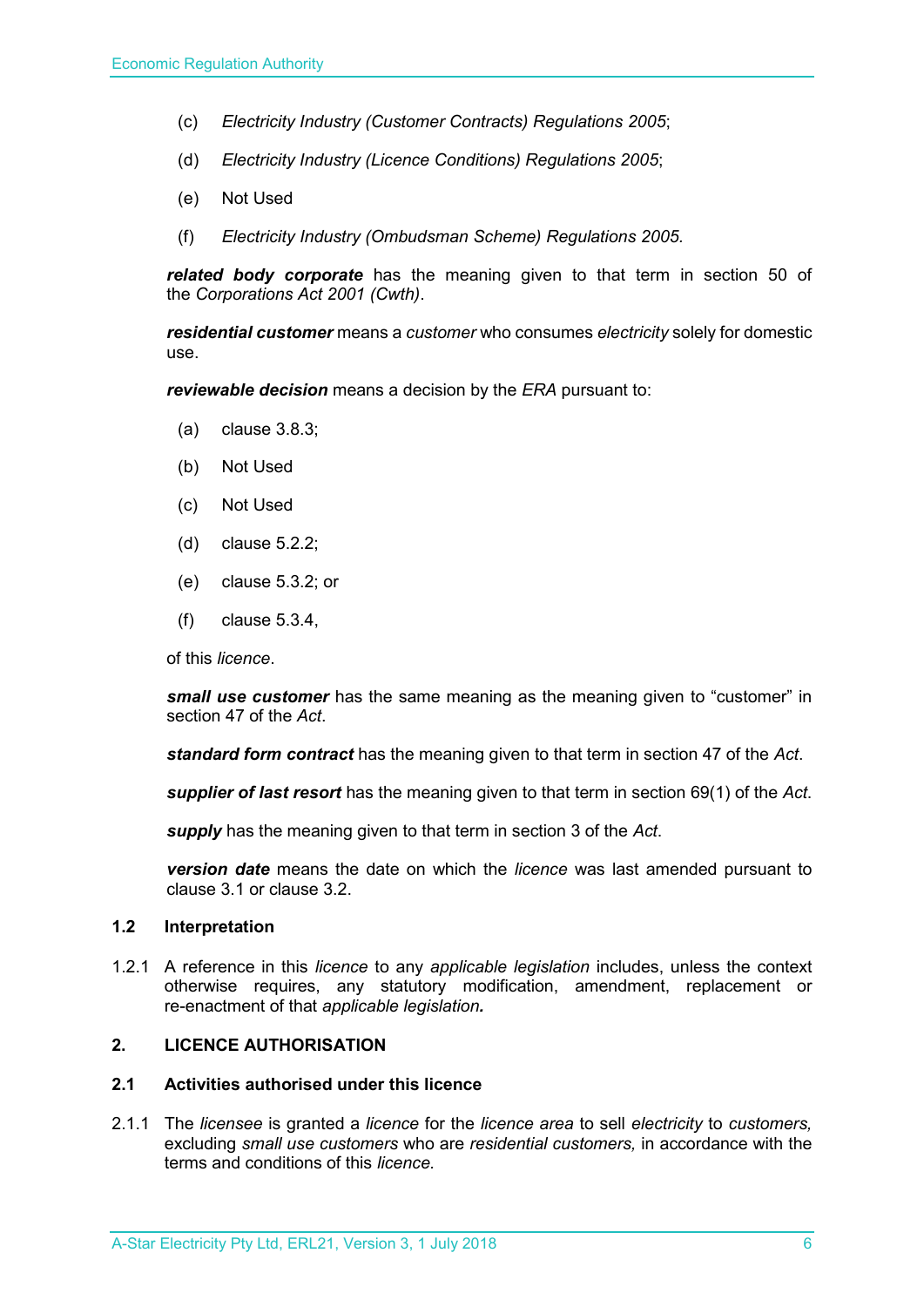## <span id="page-6-0"></span>**2.2 Commencement date**

2.2.1 19 September 2014

## <span id="page-6-1"></span>**2.3 Expiry date**

- 2.3.1 18 September 2029
- <span id="page-6-2"></span>**2.4 Term [Section 15 of the Act]**
- 2.4.1 This *licence* commences on the *commencement date* and continues until the earlier of:
	- (a) the cancellation of the *licence* pursuant to clause 3.5 of this *licence*;
	- (b) the surrender of the *licence* pursuant to clause 3.6 of this *licence*; or
	- (c) the *expiry date*.

## <span id="page-6-3"></span>**2.5 Licence area**

2.5.1 The *licence area* is set out in plan(s):

ERA-EL-134

2.5.2 The *licence area* plan(s) is provided in Schedule 2.

## <span id="page-6-4"></span>**3. LICENCE ADMINISTRATION**

- <span id="page-6-5"></span>**3.1 Amendment of licence by the licensee [Section 21 of the Act]**
- 3.1.1 The *licensee* may apply to the *ERA* to amend the *licence* in accordance with the *Act.*

## <span id="page-6-6"></span>**3.2 Amendment of licence by the ERA [Section 22 of the Act]**

- 3.2.1 Subject to any *applicable legislation*, the *ERA* may amend the *licence* at any time in accordance with this clause.
- 3.2.2 Before amending the *licence* under clause 3.2.1, the *ERA* must:
	- (a) provide the *licensee* with written *notice* of the proposed amendments under consideration by the *ERA*;
	- (b) allow 15 *business days* for the *licensee* to make submissions on the proposed amendments; and
	- (c) take into consideration those submissions.
- 3.2.3 This clause also applies to the substitution of the existing *licence*.
- 3.2.4 For avoidance of doubt, the *licensee* will not have to pay a fee for amendments under clause 3.2.1.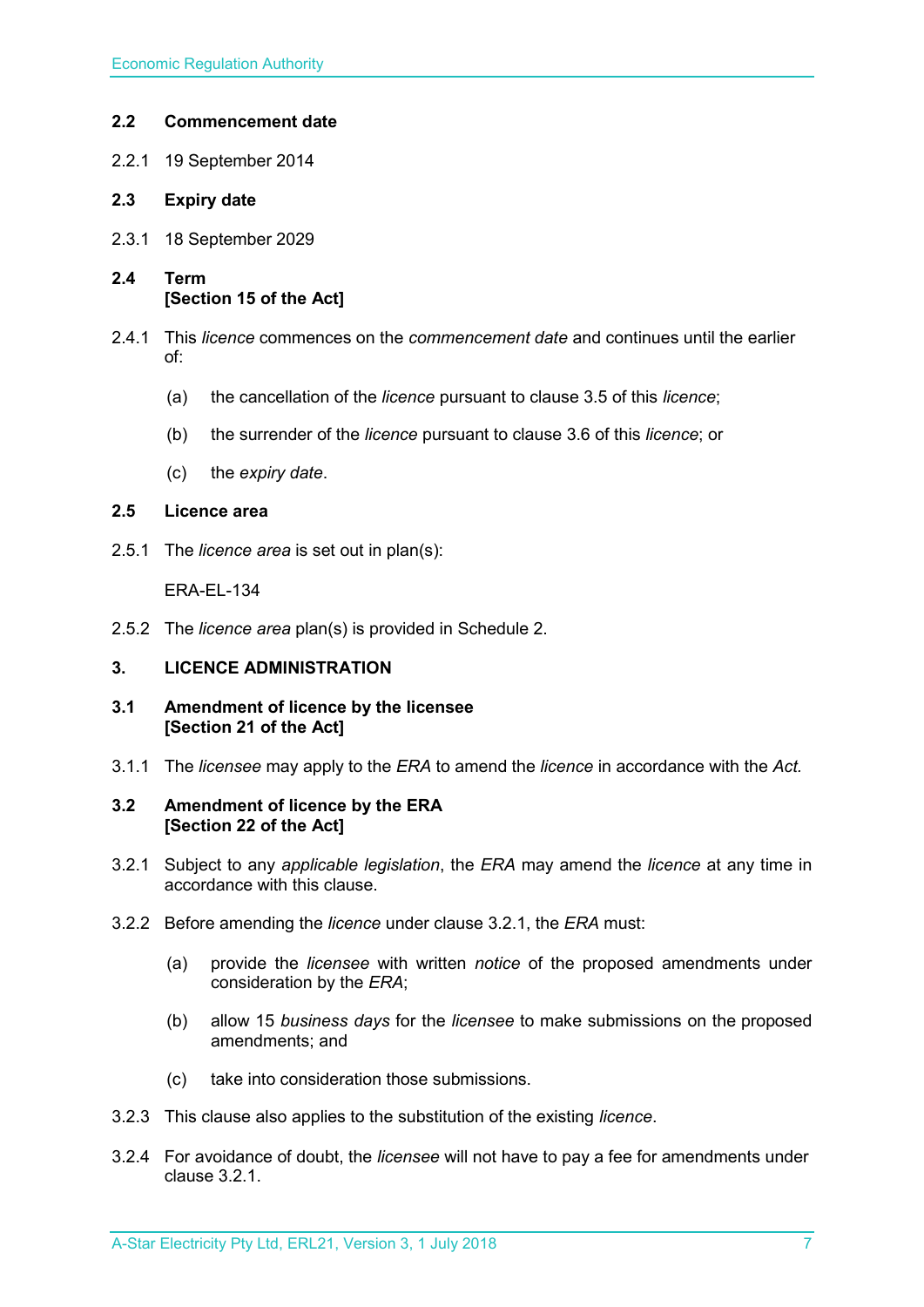## <span id="page-7-0"></span>**3.3 Transfer of licence [Section 18 of the Act]**

3.3.1 This *licence* may be transferred only in accordance with the *Act.*

## <span id="page-7-1"></span>**3.4 Renewal of licence [Section 16 of the Act]**

3.4.1 This *licence* may be renewed only in accordance with the *Act*.

## <span id="page-7-2"></span>**3.5 Cancellation of licence [Section 35 of the Act]**

3.5.1 This *licence* may be cancelled only in accordance with the *Act*.

## <span id="page-7-3"></span>**3.6 Surrender of licence [Schedule 1 of the Act]**

- 3.6.1 The *licensee* may only surrender the *licence* pursuant to this clause 3.6.
- 3.6.2 If the *licensee* intends to surrender the *licence* the *licensee* must, by *notice* in writing to the *ERA*:
	- (a) set out the date that the *licensee* wishes the surrender of the *licence* to be effective; and
	- (b) set out the reasons why the *licensee* wishes to surrender the *licence*, including the reasons why it would not be contrary to the public interest for the surrender of the *licence* to be effective on the date set out in the *notice*.
- 3.6.3 Upon receipt of the *notice* from the *licensee* pursuant to clause 3.6.2, the *ERA* will publish the *notice*.
- 3.6.4 Notwithstanding clause 3.6.2, the surrender of the *licence* will only take effect on the later of the day that:
	- (a) the *ERA* publishes a *notice* of the surrender in the Western Australian Government Gazette, such date to be at the discretion of the *ERA*; and
	- (b) the *licensee* hands back the *licence* to the *ERA*.
- 3.6.5 The *licensee* will not be entitled to a refund of any fees by the *ERA*.

## <span id="page-7-4"></span>**3.7 Notices**

- 3.7.1 Unless otherwise specified, all *notices* must be in writing.
- 3.7.2 A *notice* will be regarded as having been sent and received:
	- (a) when delivered in person to the addressee; or
	- (b) three *business days* after the date of posting if the *notice* is posted in Western Australia; or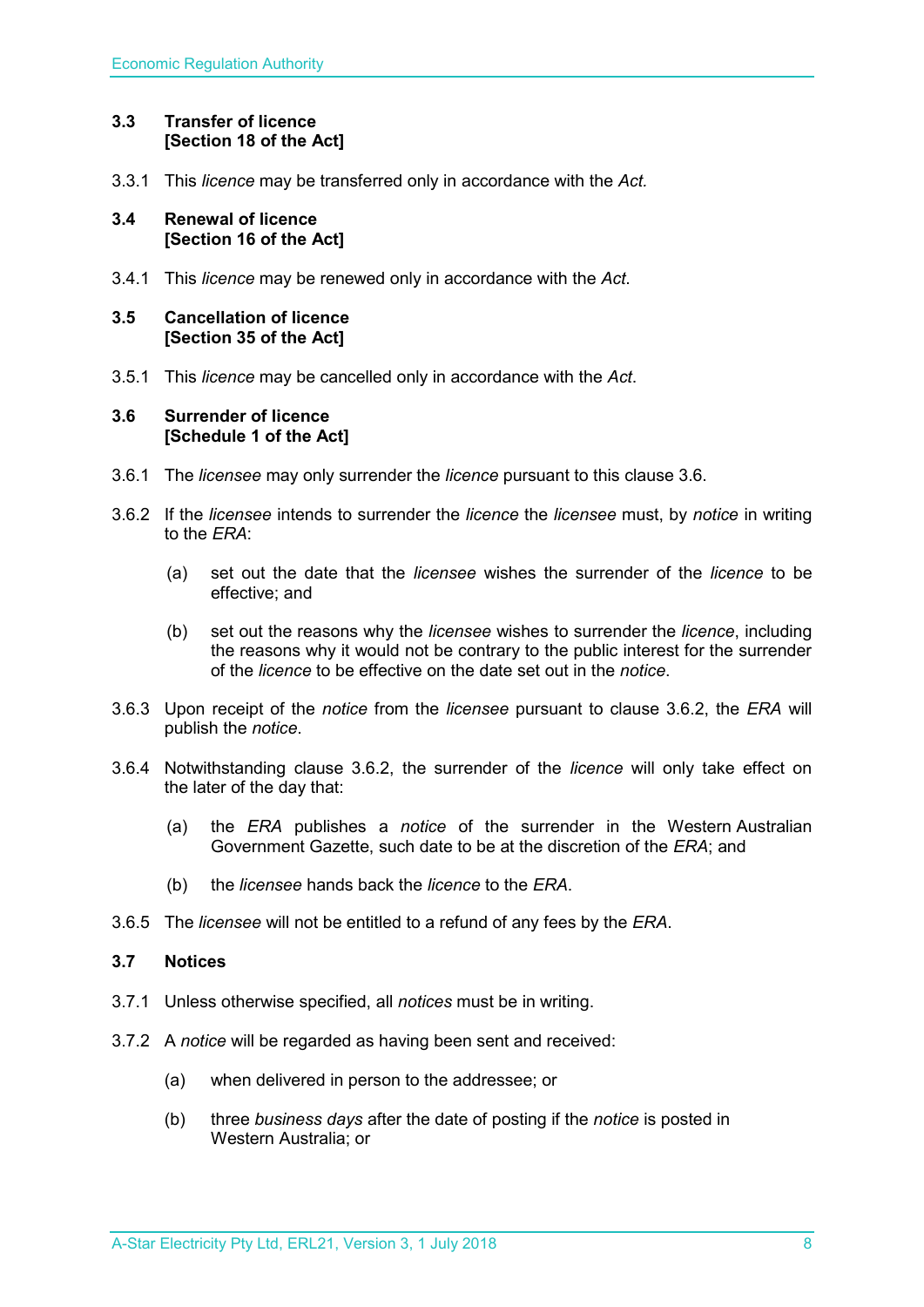- (c) five *business days* after the date of posting if the *notice* is posted outside Western Australia; or
- (d) if sent by facsimile when, according to the sender's transmission report, the *notice* has been successfully received by the addressee; or
- (e) if sent by *electronic means* when, according to the sender's electronic record, the *notice* has been successfully sent to the addressee.

## <span id="page-8-0"></span>**3.8 Publishing information**

- 3.8.1 The *ERA* may direct the *licensee* to *publish*, within a specified timeframe, any information it considers relevant in connection with the *licensee* or the performance by the *licensee* of its obligations under this *licence*.
- 3.8.2 Subject to clause 3.8.3, the *licensee* must *publish* the information referred to in clause 3.8.1.
- 3.8.3 If the *licensee* considers that the information is confidential it must:
	- (a) immediately notify the *ERA*; and
	- (b) seek a review of the *ERA's* decision in accordance with clause 3.9.
- 3.8.4 Once it has reviewed the decision, the *ERA* will direct the *licensee* in accordance with the review to:
	- (a) *publish* the information;
	- (b) *publish* the information with the confidential information removed or modified; or
	- (c) not *publish* the information.

## <span id="page-8-1"></span>**3.9 Review of the ERA's decisions**

- 3.9.1 The *licensee* may seek a review of a *reviewable decision* by the *ERA* pursuant to this *licence* in accordance with the following procedure:
	- (a) the *licensee* shall make a submission on the subject of the *reviewable decision* within 10 *business days* (or other period as approved by the *ERA*) of the decision; and
	- (b) the *ERA* will consider the submission and provide the *licensee* with a written response within 20 *business days*.
- 3.9.2 For avoidance of doubt, this clause does not apply to a decision of the *ERA* pursuant to the *Act*, nor does it restrict the *licensee's* right to have a decision of the *ERA* reviewed in accordance with the *Act*.

## <span id="page-8-2"></span>**4. GENERAL LICENCE OBLIGATIONS**

## <span id="page-8-3"></span>**4.1 Compliance with applicable legislation**

4.1.1 Subject to any modifications or exemptions granted pursuant to the *Act*, the *licensee* must comply with any *applicable legislation*.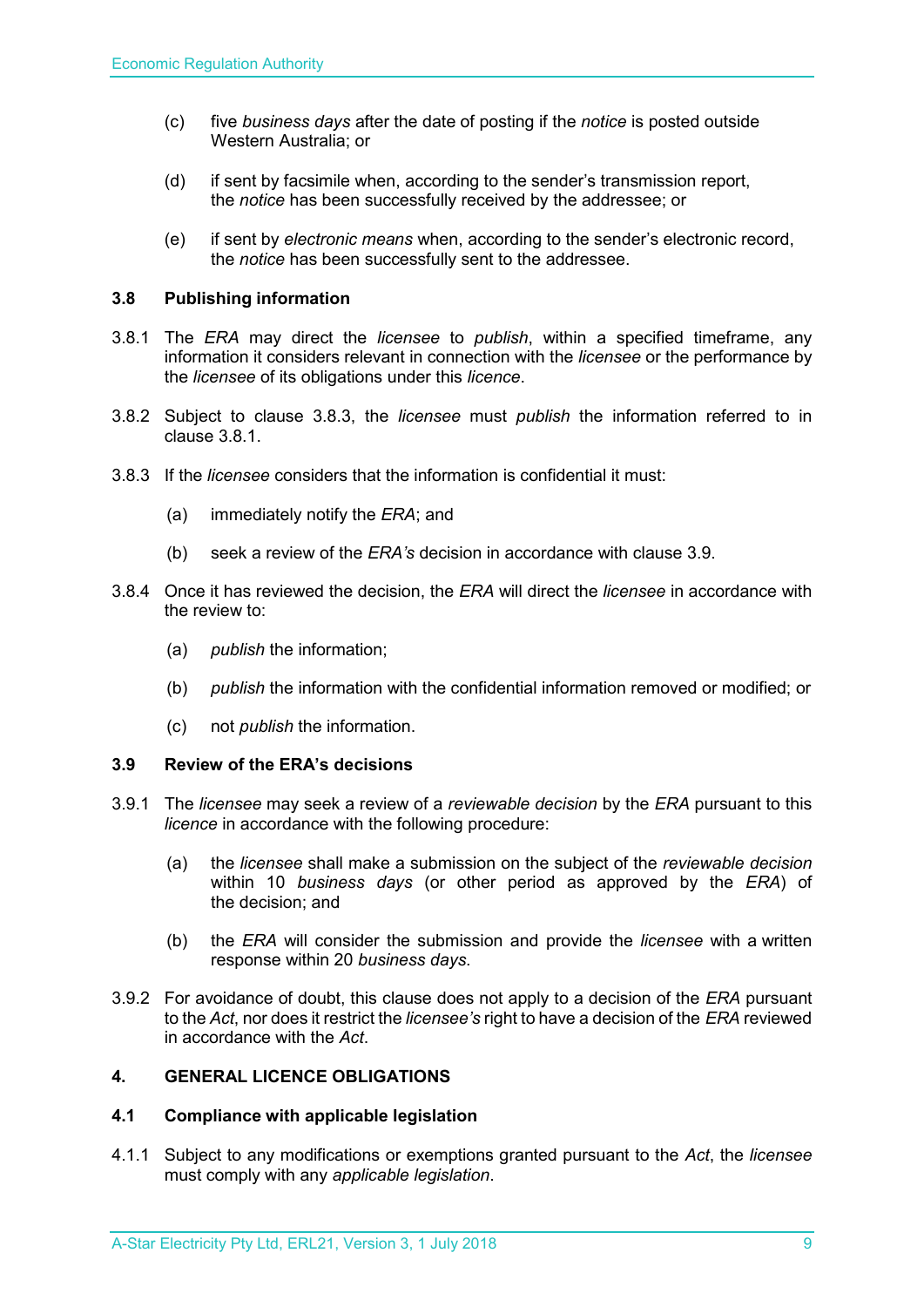## <span id="page-9-0"></span>**4.2 Fees**

4.2.1 The *licensee* must pay the applicable fees and charges in accordance with the *Regulations*.

## <span id="page-9-1"></span>**4.3 Accounting records [Schedule 1 of the Act]**

4.3.1 The *licensee* and any *related body corporate* must maintain accounting records that comply with standards issued by the Australian Accounting Standards Board or equivalent International Accounting Standards.

## <span id="page-9-2"></span>**4.4 Reporting a change in circumstances**

- 4.4.1 The *licensee* must report to the *ERA*:
	- (a) if the *licensee* is under external administration as defined by the *Corporations Act 2001 (Cwth)* within 2 *business days* of such external administration occurring; or
	- (b) if the *licensee*:
		- (i) experiences a change in the *licensee's* corporate, financial or technical circumstances upon which this *licence* was granted; and
		- (ii) the change may materially affect the *licensee's* ability to perform its obligations under this *licence*,

within 10 *business days* of the change occurring; or

- (c) if the:
	- (i) *licensee's* name;
	- (ii) *licensee's* ABN; or
	- (iii) *licensee's* address,

changes, within 10 *business days* of the change occurring.

## <span id="page-9-3"></span>**4.5 Provision of information [Schedule 1 of the Act]**

4.5.1 The *licensee* must provide to the *ERA,* in the manner and form described by the *ERA, specified* information on any matter relevant to the operation or enforcement of the *licence*, the operation of the licensing scheme provided for in Part 2 of the *Act*, or the performance of the *ERA's* functions under that Part.

## <span id="page-9-4"></span>**5. AUDITS AND PERFORMANCE REPORTING OBLIGATIONS**

## <span id="page-9-5"></span>**5.1 Asset management system [Section 14 of the Act]**

Not Used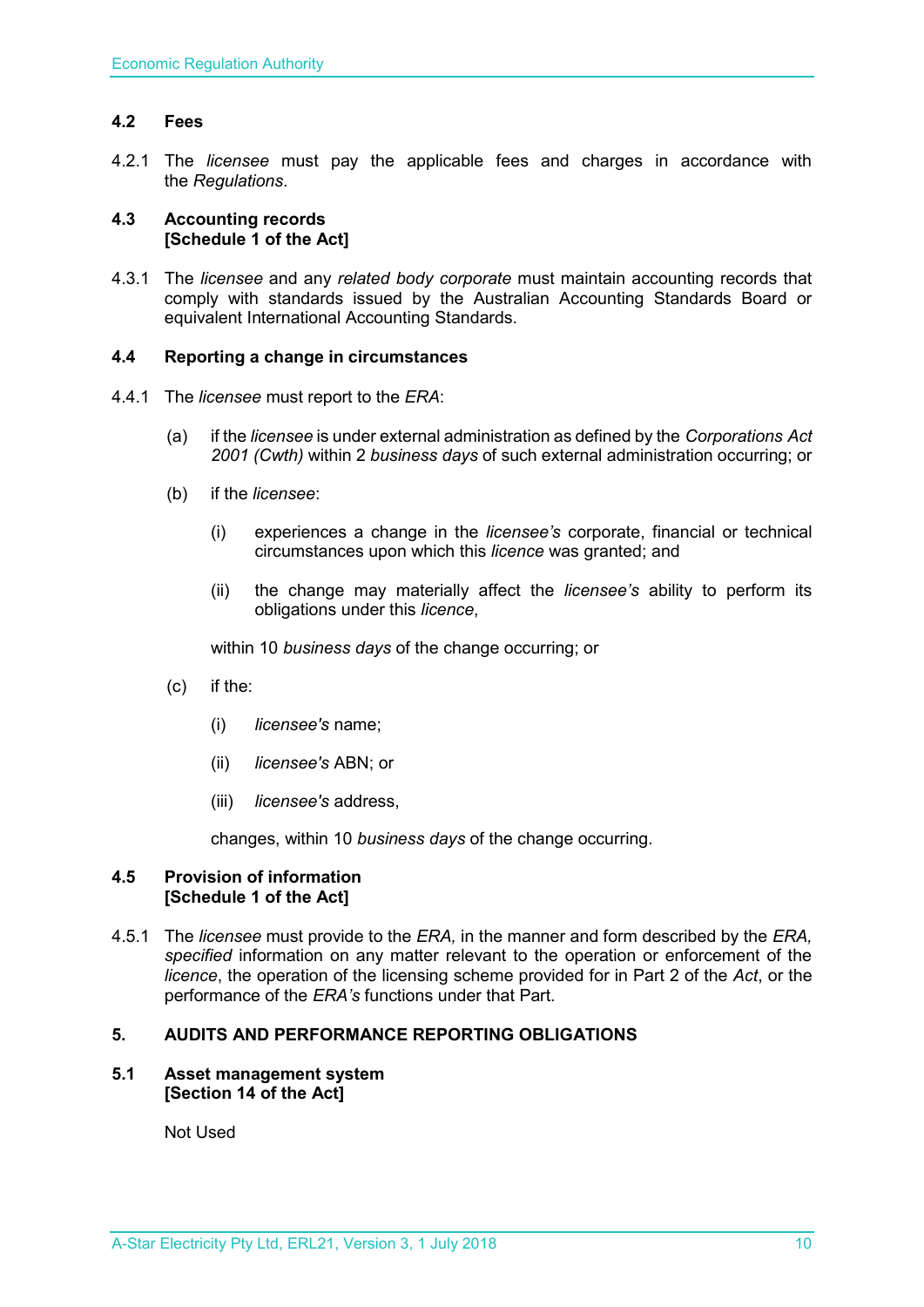## <span id="page-10-0"></span>**5.2 Individual performance standards**

- 5.2.1 Performance standards are contained in *applicable legislation*.
- 5.2.2 The *ERA* may prescribe *individual performance standards* applying to the *licensee* in respect of the *licensee's* obligations under this *licence* or the *applicable legislation*.
- 5.2.3 Before approving any *individual performance standards* under this clause, the *ERA* will:
	- (a) provide the *licensee* with a copy of the proposed *individual performance standards*;
	- (b) allow 15 *business days* for the *licensee* to make submissions on the proposed *individual performance standards*; and
	- (c) take into consideration those submissions.
- 5.2.4 Once approved by the *ERA*, the *individual performance standards* are included as additional terms and conditions to this *licence*.

## <span id="page-10-1"></span>**5.3 Performance audit [Section 13 of the Act]**

- 5.3.1 The *licensee* must, unless otherwise notified in writing by the *ERA*, provide the *ERA* with a *performance audit* within 24 months after the *commencement date*, and every 24 months thereafter.
- 5.3.2 The *licensee* must comply, and must require the *licensee's* auditor to comply, with the *ERA's* standard audit guidelines.
- 5.3.3 The *licensee* may seek a review of any of the requirements of the *ERA*'s standard audit guidelines in accordance with clause 3.9.
- 5.3.4 The *performance audit* must be conducted by an independent auditor approved by the *ERA*. If the *licensee* fails to nominate an auditor within one month of the date that the *performance audit* was due, or the auditor nominated by the *licensee* is rejected on two successive occasions by the *ERA*, the *ERA* may choose an independent auditor to conduct the *performance audit*.

## <span id="page-10-2"></span>**6. CUSTOMERS**

## <span id="page-10-3"></span>**6.1 Approved Scheme [Section 101 of the Act]**

- 6.1.1 The *licensee* must not *supply electricity* to *small use customers* unless the *licensee* is: (a) a member of an *approved scheme*; and
	- (b) bound by, and compliant with, any decision or direction of the electricity ombudsman under the *approved scheme*.

## <span id="page-10-4"></span>**6.2 Determination of Default Supplier**

Not Used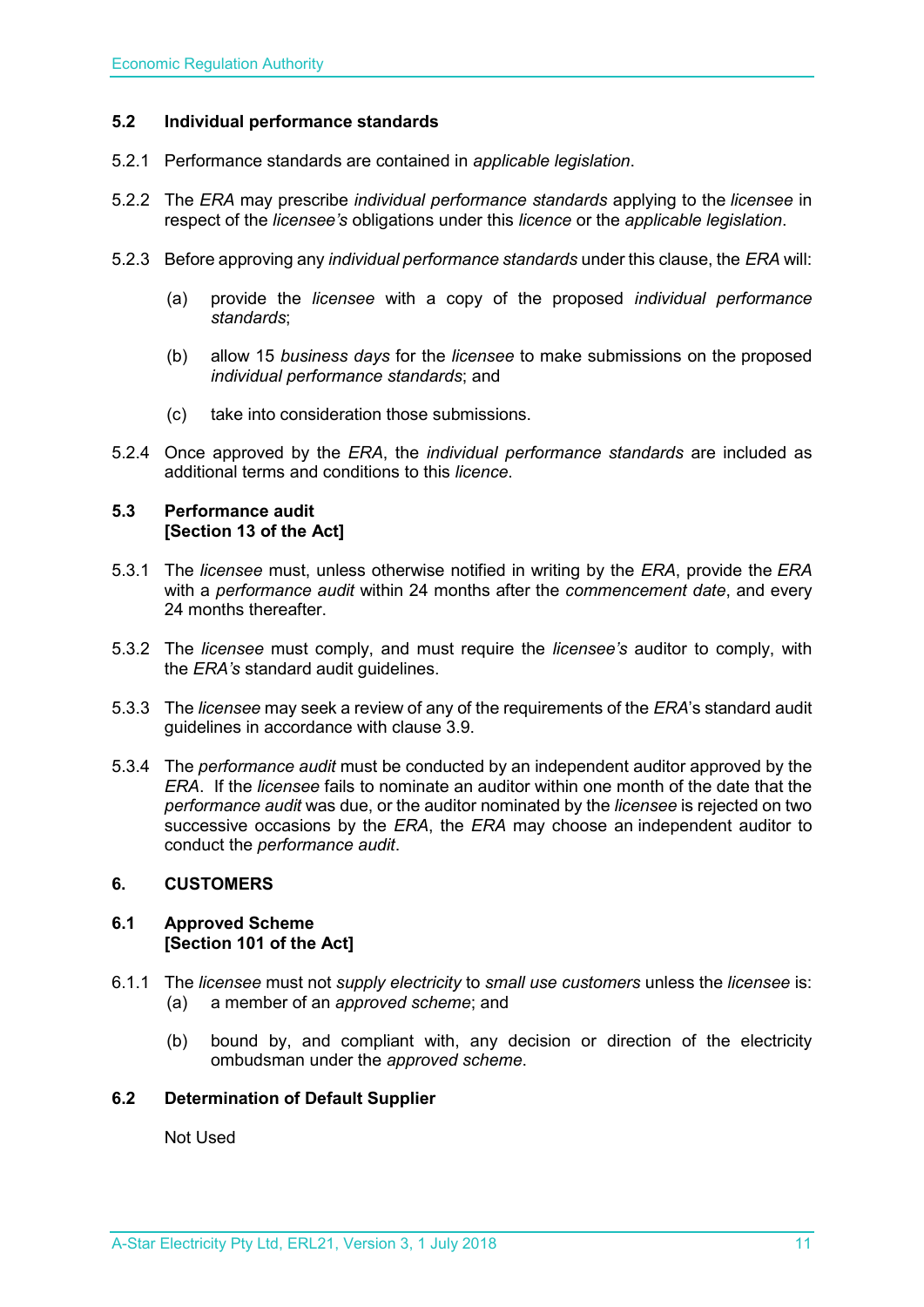## <span id="page-11-0"></span>**6.3 Marketers**

6.3.1 The *licensee* must ensure that an *electricity marketing agent* of the *licensee* complies with the *Code of Conduct for the Supply of Electricity to Small Use Customers 2018.*

## <span id="page-11-1"></span>**6.4 Customer Contracts [Section 54 of the Act]**

- 6.4.1 Subject to the *Regulations*, the *license*e must not *supply electricity* to a *small use customer* otherwise than under:
	- (a) a *standard form contract*; or
	- (b) a *non-standard contract* that complies with the *Act*.
- 6.4.2 The *licensee* must, if directed by the *ERA*, review the *standard form contract* and submit to the *ERA* the results of that review within the time specified by the *ERA*.
- 6.4.3 The *licensee* must comply with any direction given by the *ERA* in relation to the scope, process or methodology of the review referred to in clause 6.4.2.

## <span id="page-11-2"></span>**6.5 Amending the Standard Form Contract [Section 52 of the Act]**

- 6.5.1 The *licensee* may only amend the *standard form contract* with the *ERA'*s approval.
- 6.5.2 The *licensee* may amend the *standard form contract* at any time by submitting to the *ERA*:
	- (a) a proposed amendment to the *standard form contract*; or
	- (b) a proposed substituted *standard form contract*.
- 6.5.3 The *ERA* may:
	- (a) approve the amendment to the *standard form contract* or substituted *standard form contract*; or
	- (b) specify the amendments the *licensee* must make to the amended or substituted *standard form contract* before the *ERA* will amend the *standard form contract*,

and notify the *licensee* of its decision within a reasonable time.

- 6.5.4 The *ERA* may, at any time, by *notice* in writing, direct the *licensee* to amend the *standard form contract* by specifying:
	- (a) the amendments to be made to the *standard form contract*; and
	- (b) the latest date at which the amendments will come into force.

## <span id="page-11-3"></span>**6.6 Directions by the ERA to amend Standard Form Contract [Section 53 of the Act]**

6.6.1 The *licensee* must comply with any direction given by the *ERA* pursuant to section 53 of the *Act.*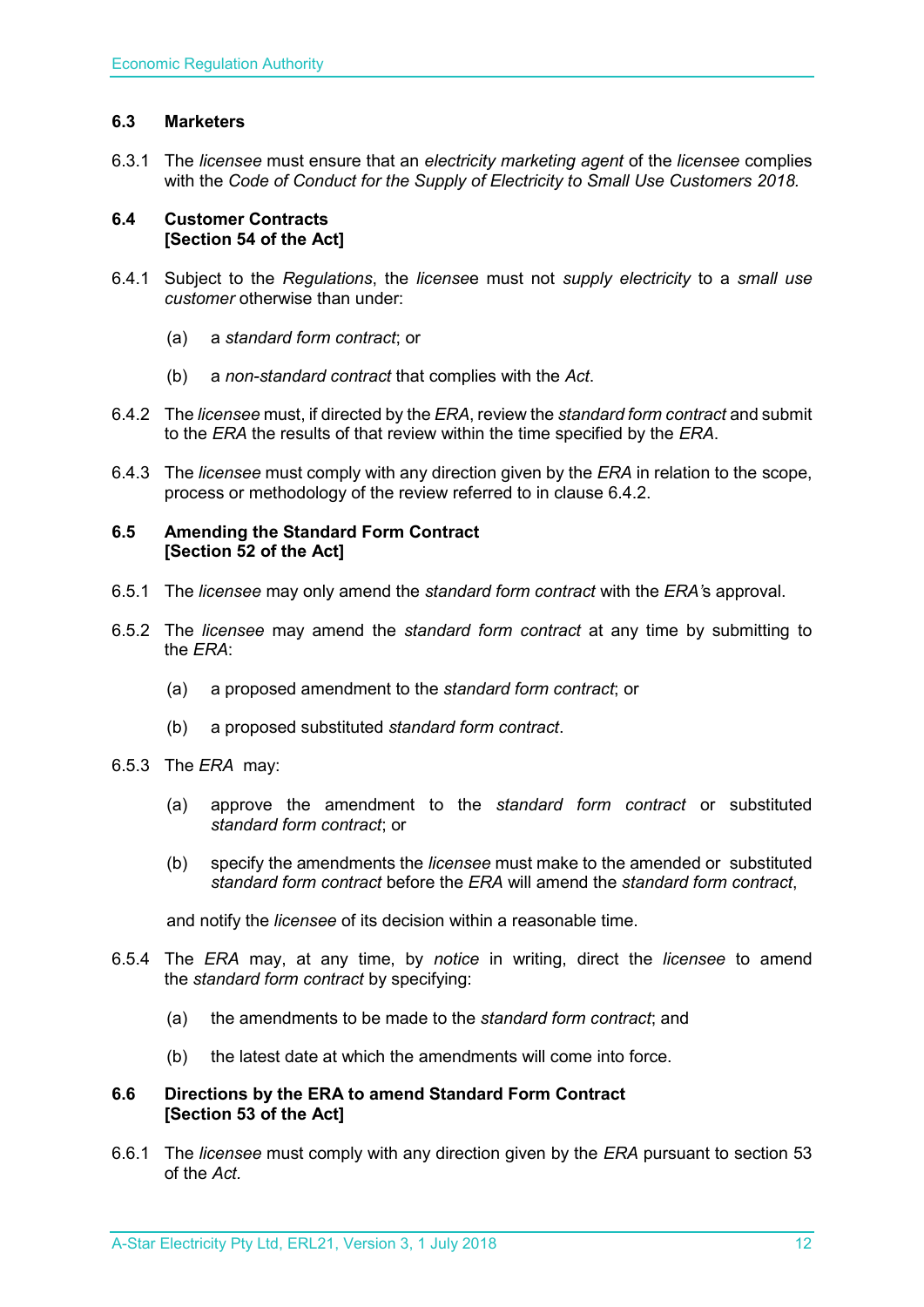## <span id="page-12-0"></span>**6.7 Supplier of Last Resort [Section 76 of the Act]**

6.7.1 If the *licensee* is designated a *supplier of last resort* under the *Act,* the *licensee* must perform the functions of the *supplier of last resort.* 

## <span id="page-12-1"></span>**6.8 Notification of Default Supply**

- 6.8.1 Where the *licensee* becomes aware of a *small use customer* taking a *supply* of *electricity* that is deemed to be supplied under the *licensee*'s *standard form contract* in accordance with the *[Electricity Industry \(Customer Contracts\) Regulations 2005](http://www.slp.wa.gov.au/legislation/statutes.nsf/main_mrtitle_1345_homepage.html)*, the *licensee* must, within five days after becoming aware, notify the *small use customer* in writing:
	- (a) that the *licensee* is the *default supplier* for that *connection point*; and
	- (b) the effect of regulation 37 of the *[Electricity Industry \(Customer Contracts\)](http://www.slp.wa.gov.au/legislation/statutes.nsf/main_mrtitle_1345_homepage.html)  [Regulations 2005](http://www.slp.wa.gov.au/legislation/statutes.nsf/main_mrtitle_1345_homepage.html)*.

## <span id="page-12-2"></span>**6.9 Priority Restoration Register**

Not Used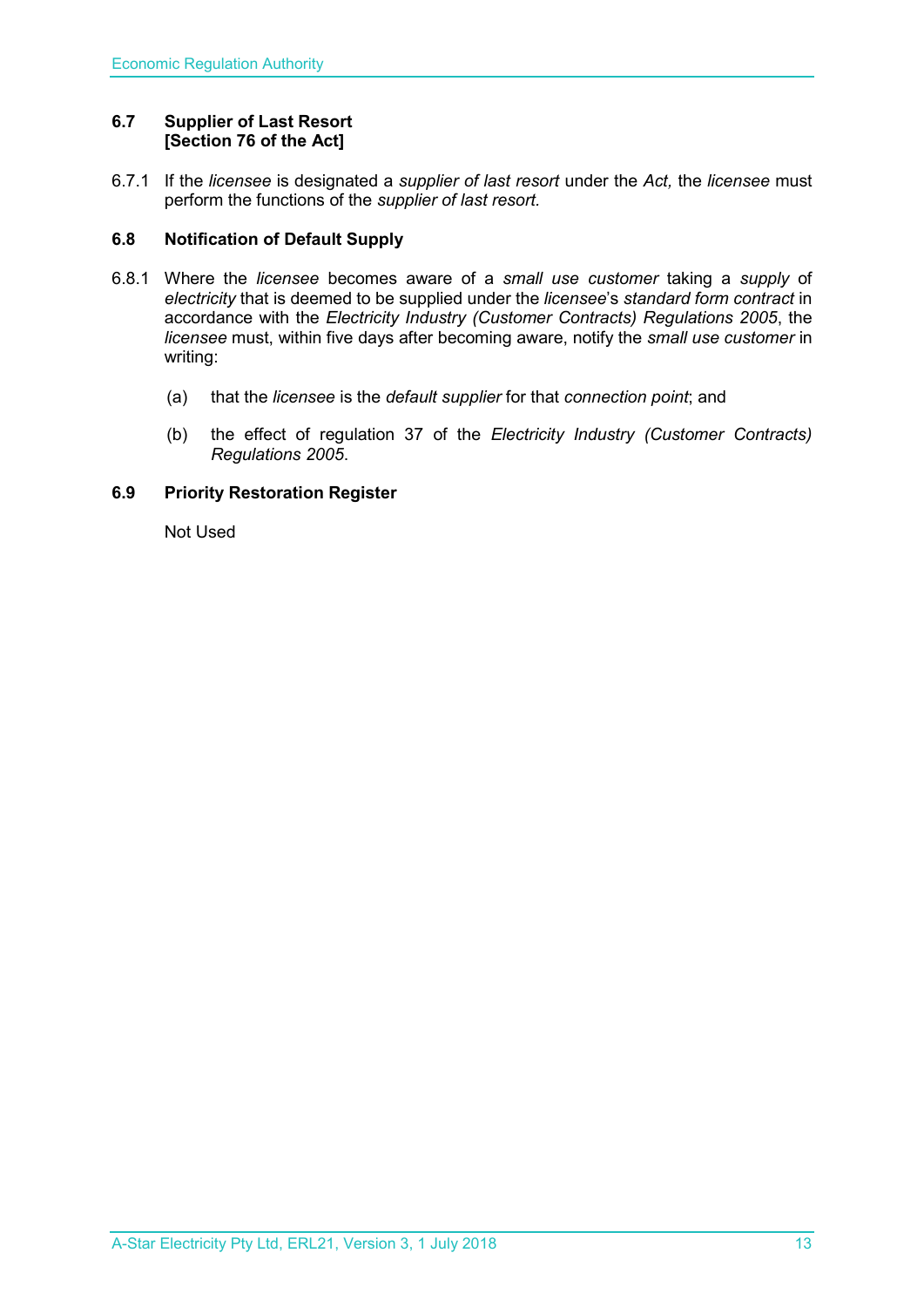## <span id="page-13-0"></span>**Schedule 1 – Additional Licence Clauses**

## **(Not Used)**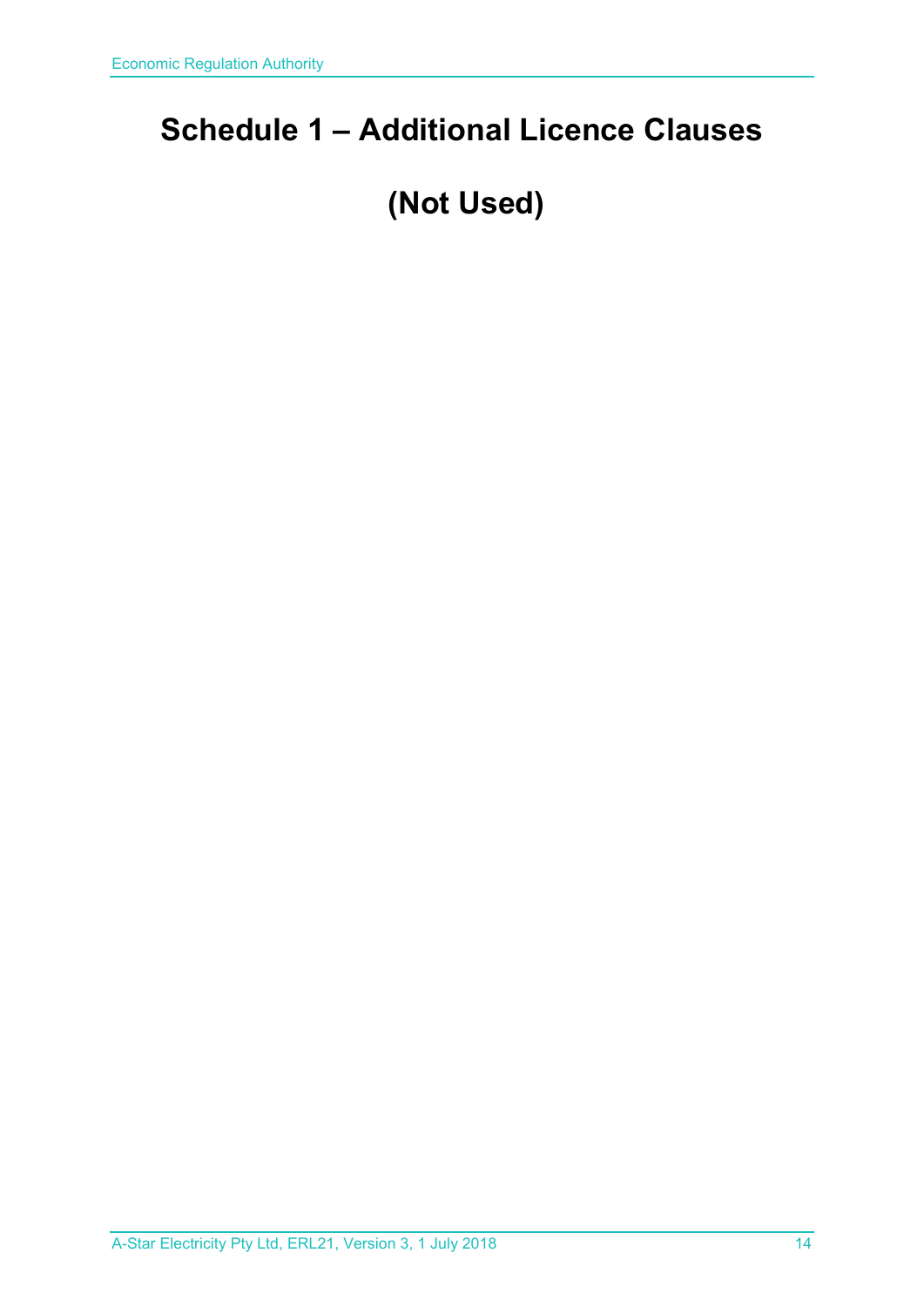## <span id="page-14-0"></span>**Schedule 2 – Licence Area Plans**